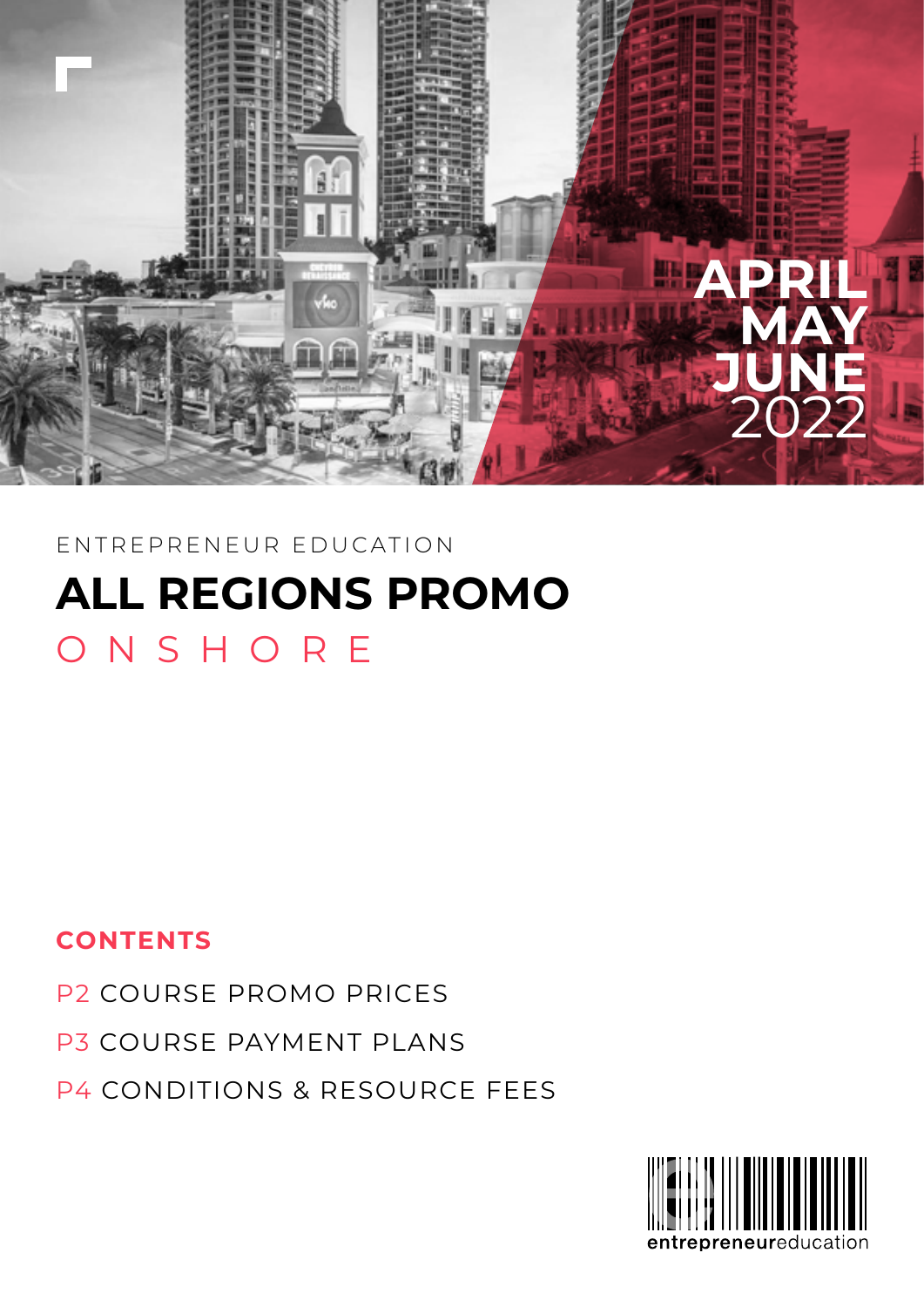# **ONSHORE PROMO**

EXPIRES 30TH JUNE 2022



### ENROLMENT FEE: \$250

| <b>FACULTY OF DESIGN</b>                                            | PROMO<br><b>PRICE</b> | <b>RESOURCE</b><br><b>FFF</b> | ONLINE | F <sub>2</sub> F |
|---------------------------------------------------------------------|-----------------------|-------------------------------|--------|------------------|
| BSB40820 Certificate IV in Marketing and Communication (38 weeks)   | \$4,000               | \$350                         |        |                  |
| CUA41115 Certificate IV in Photography and Photo Imaging (38 weeks) | \$4,500               | \$750                         |        |                  |
| <b>CUA40715 Certificate IV in Design (40 weeks)</b>                 | \$4,000               | \$400                         |        |                  |
| BSB50620 Diploma of Marketing and Communication (58 weeks)          | \$5,500               | \$250                         |        |                  |
| CUA50915 Diploma of Photography and Photo Imaging (54 weeks)        | \$6,500               | \$750                         |        |                  |
| <b>CUA50715 Diploma of Graphic Design (54 weeks)</b>                | \$6,500               | \$750                         |        |                  |
| BSB60520 Advanced Diploma of Marketing and Communication (58 weeks) | \$5,500               | \$350                         |        |                  |
| <b>CUA60315 Advanced Diploma of Graphic Design (74 weeks)</b>       | \$9,000               | \$750                         |        |                  |

| <b>FACULTY OF ENTREPRENEURSHIP</b>                     | PROMO<br>PRICE | RESOURCE<br>FFF. | ONLINE | F <sub>2</sub> F |
|--------------------------------------------------------|----------------|------------------|--------|------------------|
| <b>BSB30120 Certificate III in Business (20 weeks)</b> | \$2,100        | \$250            |        |                  |
| <b>BSB40120 Certificate IV in Business (38 weeks)</b>  | \$4,000        | \$250            |        |                  |
| <b>BSB50120 Diploma of Business (58 weeks)</b>         | \$5,500        | \$250            |        |                  |

| <b>FACULTY OF LEADERSHIP</b>                                      | PROMO<br>PRICE | <b>RESOURCE</b><br>FFF. | ONLINE | F <sub>2</sub> F |
|-------------------------------------------------------------------|----------------|-------------------------|--------|------------------|
| <b>BSB50820 Diploma of Project Management (58 weeks)</b>          | \$6,000        | \$300                   |        |                  |
| <b>BSB50420 Diploma of Leadership and Management</b> (58 weeks)   | \$6,000        | \$250                   |        |                  |
| BSB60420 Advanced Diploma of Leadership and Management (58 weeks) | \$6,000        | \$250                   |        |                  |

| <b>FACULTY OF HEALTH</b>                             | PROMO<br>PRICE | <b>RESOURCE</b><br>FFF. | ONLINE | F <sub>2</sub> F |
|------------------------------------------------------|----------------|-------------------------|--------|------------------|
| SIS30315 Certificate III in Fitness (30 weeks)       | \$3.800        | \$350                   |        |                  |
| <b>SIS40215 Certificate IV in Fitness (54 weeks)</b> | \$6.500        | \$350                   |        |                  |

| <b>FACULTY OF TRADE</b>                                        | PROMO<br>PRICE | RESOURCE<br>FFF. | ONLINE | <b>F2F</b> |
|----------------------------------------------------------------|----------------|------------------|--------|------------|
| CPC31320 Certificate III in Wall and Floor Tiling (93 weeks)   | \$14,000       | \$1.750          |        |            |
| CPC30620 Certificate III in Painting and Decorating (93 weeks) | \$14,000       | \$1,750          |        |            |

Entrepreneur Education PTY LTD, L1-4 Chevron Renaissance, 3240 Surfers Paradise Boulevard, Surfers Paradise 4217, Queensland, Australia Ph: (07) 5538 6569 | www.entrepreneur.edu.au | RTO: 40952 | CRICOS: 03432G

BSB40820 / 104995J | CUA41115 / 098406A | CUA40715 / 101417 | BSB50620 / 104996H | CUA50915 / 098407M | CUA50715 / 093143D | CUA60315 / 101419 | BSB60520 / 105000E | BSB30120 / 104997G | BSB40120 / 104993M | BSB50120 / 104998F | BSB50820 / 104064H | BSB50420 / 104264M | BSB40120 / 104993M | BSB60420 / 104999E | SIS30315 / 096773E | SIS40215 / 096774D | CPC31320 / 103802J | CPC30620 / 104994K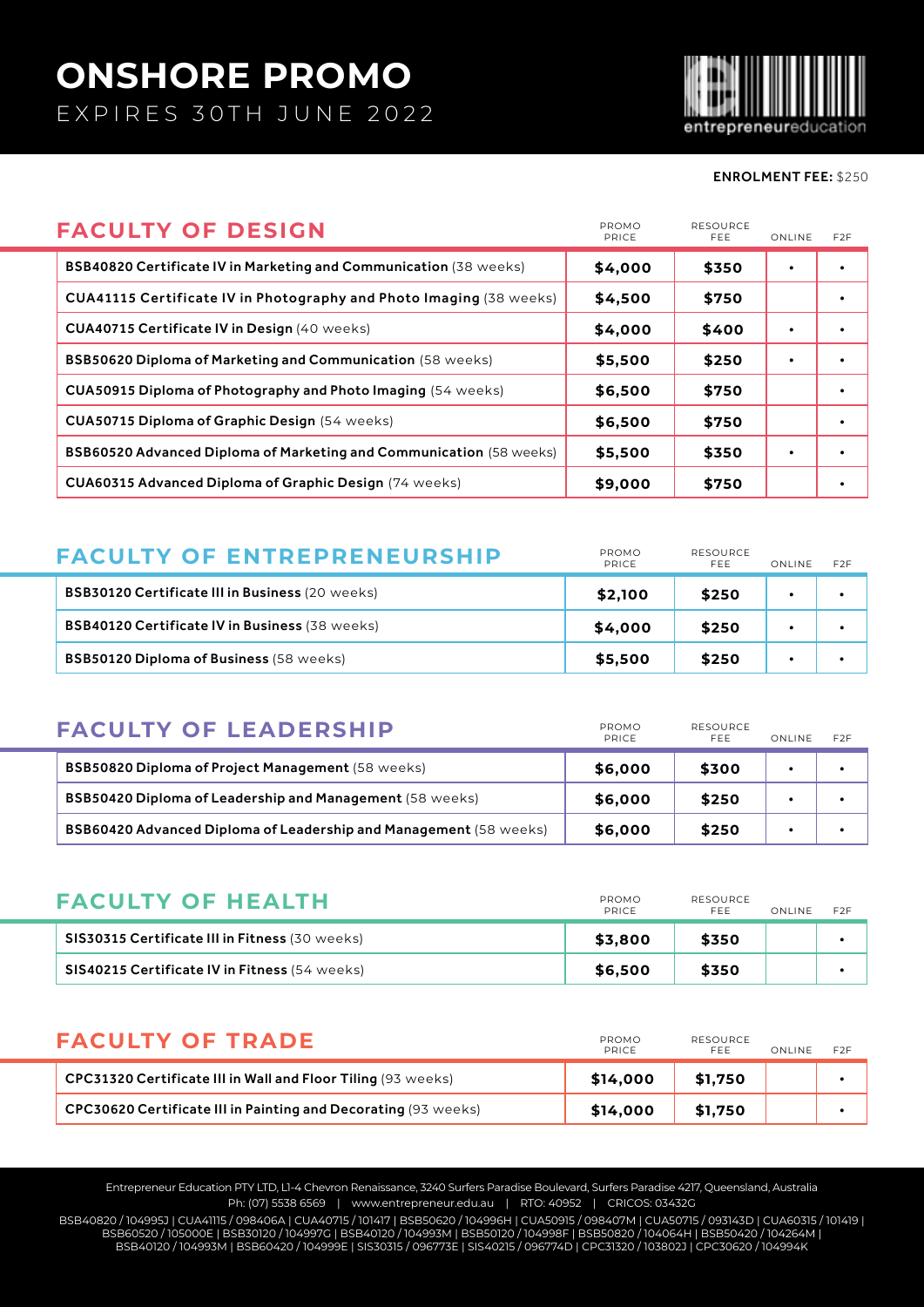## **ONSHORE PROMO** SAMPLE PAYMENT PLAN

## APRIL/MAY/JUNE 2022

| <b>Course</b>                                      | No. of<br>Weeks | <b>Original Course</b><br>Tuition | <b>PROMO</b><br>Course<br><b>Tuition</b> | <b>SAVINGS</b> | <b>Enrolment Resource</b><br>Fee | Fee     | <b>CoE Deposit</b> |                 |    |          |          |   |         |         |  |  |  |  |  |  |  |  |  |  |  |  |  |  |  |  |  |  |  |  |  |  |  |  |  |  |  |  |  |  |  |  |  |  |  |  |  |  |  |  |  |  |  |  |  |  |  |  |  |  |  |  |  |  |  |  |  |  |  |  |  |  |  |  |  |  |  |  |  |  |  |  |  |  |  |  |  |  |  |  |  |  |  |  | No. of<br>Monthly<br>Instalments | <b>Monthly Payment</b> |  | No. of Term<br><b>Instalments</b> | Instalment per Term |  |
|----------------------------------------------------|-----------------|-----------------------------------|------------------------------------------|----------------|----------------------------------|---------|--------------------|-----------------|----|----------|----------|---|---------|---------|--|--|--|--|--|--|--|--|--|--|--|--|--|--|--|--|--|--|--|--|--|--|--|--|--|--|--|--|--|--|--|--|--|--|--|--|--|--|--|--|--|--|--|--|--|--|--|--|--|--|--|--|--|--|--|--|--|--|--|--|--|--|--|--|--|--|--|--|--|--|--|--|--|--|--|--|--|--|--|--|--|--|--|--|----------------------------------|------------------------|--|-----------------------------------|---------------------|--|
|                                                    |                 |                                   |                                          |                |                                  |         | 10%                | 25%             |    | 10%      | 25%      |   | 10%     | 25%     |  |  |  |  |  |  |  |  |  |  |  |  |  |  |  |  |  |  |  |  |  |  |  |  |  |  |  |  |  |  |  |  |  |  |  |  |  |  |  |  |  |  |  |  |  |  |  |  |  |  |  |  |  |  |  |  |  |  |  |  |  |  |  |  |  |  |  |  |  |  |  |  |  |  |  |  |  |  |  |  |  |  |  |  |                                  |                        |  |                                   |                     |  |
| Certificate IV in Marketing and<br>Communication   | 38              | \$6,000                           | \$4,000                                  | \$2,000        | \$250                            | \$350   | \$1,000            | \$1,600         | 8  | \$450.00 | \$375.00 | 3 | \$1,200 | \$1,000 |  |  |  |  |  |  |  |  |  |  |  |  |  |  |  |  |  |  |  |  |  |  |  |  |  |  |  |  |  |  |  |  |  |  |  |  |  |  |  |  |  |  |  |  |  |  |  |  |  |  |  |  |  |  |  |  |  |  |  |  |  |  |  |  |  |  |  |  |  |  |  |  |  |  |  |  |  |  |  |  |  |  |  |  |                                  |                        |  |                                   |                     |  |
| Certificate IV in Photography and Photo<br>Imaging | 38              | \$10,500                          | \$4,500                                  | \$6,000        | \$250                            | \$750   | \$1,450            | \$2,125         | 8  | \$506.25 | \$421.88 | 3 | \$1,350 | \$1,125 |  |  |  |  |  |  |  |  |  |  |  |  |  |  |  |  |  |  |  |  |  |  |  |  |  |  |  |  |  |  |  |  |  |  |  |  |  |  |  |  |  |  |  |  |  |  |  |  |  |  |  |  |  |  |  |  |  |  |  |  |  |  |  |  |  |  |  |  |  |  |  |  |  |  |  |  |  |  |  |  |  |  |  |  |                                  |                        |  |                                   |                     |  |
| Certifciate IV in Design                           | 40              | \$10,000                          | \$4,000                                  | \$6,000        | \$250                            | \$400   | \$1,050            | \$1,650         | 8  | \$450.00 | \$375.00 | 3 | \$1,200 | \$1,000 |  |  |  |  |  |  |  |  |  |  |  |  |  |  |  |  |  |  |  |  |  |  |  |  |  |  |  |  |  |  |  |  |  |  |  |  |  |  |  |  |  |  |  |  |  |  |  |  |  |  |  |  |  |  |  |  |  |  |  |  |  |  |  |  |  |  |  |  |  |  |  |  |  |  |  |  |  |  |  |  |  |  |  |  |                                  |                        |  |                                   |                     |  |
| Diploma of Marketing and<br>Communication          | 58              | \$11,000                          | \$5,500                                  | \$5,500        | \$250                            | \$250   | \$1,050            | \$1,875         | 13 | \$380.77 | \$317.31 | 5 | \$990   | \$825   |  |  |  |  |  |  |  |  |  |  |  |  |  |  |  |  |  |  |  |  |  |  |  |  |  |  |  |  |  |  |  |  |  |  |  |  |  |  |  |  |  |  |  |  |  |  |  |  |  |  |  |  |  |  |  |  |  |  |  |  |  |  |  |  |  |  |  |  |  |  |  |  |  |  |  |  |  |  |  |  |  |  |  |  |                                  |                        |  |                                   |                     |  |
| Diploma of Photography and Photo<br>Imaging        | 54              | \$15,000                          | \$6,500                                  | \$8,500        | \$250                            | \$750   | \$1,650            | \$2,625         | 12 | \$487.50 | \$406.25 | 5 | \$1,170 | \$975   |  |  |  |  |  |  |  |  |  |  |  |  |  |  |  |  |  |  |  |  |  |  |  |  |  |  |  |  |  |  |  |  |  |  |  |  |  |  |  |  |  |  |  |  |  |  |  |  |  |  |  |  |  |  |  |  |  |  |  |  |  |  |  |  |  |  |  |  |  |  |  |  |  |  |  |  |  |  |  |  |  |  |  |  |                                  |                        |  |                                   |                     |  |
| Diploma of Graphic Design                          | 54              | \$15,000                          | \$6,500                                  | \$8,500        | \$250                            | \$750   | \$1,650            | \$2,625         | 12 | \$487.50 | \$406.25 | 5 | \$1,170 | \$975   |  |  |  |  |  |  |  |  |  |  |  |  |  |  |  |  |  |  |  |  |  |  |  |  |  |  |  |  |  |  |  |  |  |  |  |  |  |  |  |  |  |  |  |  |  |  |  |  |  |  |  |  |  |  |  |  |  |  |  |  |  |  |  |  |  |  |  |  |  |  |  |  |  |  |  |  |  |  |  |  |  |  |  |  |                                  |                        |  |                                   |                     |  |
| Advanced Diploma of Marketing and<br>Communication | 58              | \$12,000                          | \$5,500                                  | \$6,500        | \$250                            | \$350   | \$1,150            | \$1,975         | 13 | \$380.77 | \$317.31 | 5 | \$990   | \$825   |  |  |  |  |  |  |  |  |  |  |  |  |  |  |  |  |  |  |  |  |  |  |  |  |  |  |  |  |  |  |  |  |  |  |  |  |  |  |  |  |  |  |  |  |  |  |  |  |  |  |  |  |  |  |  |  |  |  |  |  |  |  |  |  |  |  |  |  |  |  |  |  |  |  |  |  |  |  |  |  |  |  |  |  |                                  |                        |  |                                   |                     |  |
| Advanced Diploma of Graphic Design                 | 74              | \$23,000                          | \$9,000                                  | \$14,000       | \$250                            | \$750   | \$1,900            | \$3,250         | 17 | \$476.47 | \$397.06 | 6 | \$1,350 | \$1,125 |  |  |  |  |  |  |  |  |  |  |  |  |  |  |  |  |  |  |  |  |  |  |  |  |  |  |  |  |  |  |  |  |  |  |  |  |  |  |  |  |  |  |  |  |  |  |  |  |  |  |  |  |  |  |  |  |  |  |  |  |  |  |  |  |  |  |  |  |  |  |  |  |  |  |  |  |  |  |  |  |  |  |  |  |                                  |                        |  |                                   |                     |  |
| <b>Certificate III in Business</b>                 | 20              | \$3,000                           | \$2,100                                  | \$900          | \$250                            | \$250   | \$710              | \$1,025         | 4  | \$472.50 | \$393.75 |   | \$1,890 | \$1,575 |  |  |  |  |  |  |  |  |  |  |  |  |  |  |  |  |  |  |  |  |  |  |  |  |  |  |  |  |  |  |  |  |  |  |  |  |  |  |  |  |  |  |  |  |  |  |  |  |  |  |  |  |  |  |  |  |  |  |  |  |  |  |  |  |  |  |  |  |  |  |  |  |  |  |  |  |  |  |  |  |  |  |  |  |                                  |                        |  |                                   |                     |  |
| <b>Certificate IV in Business</b>                  | 30              | \$6,000                           | \$4,000                                  | \$2,000        | \$250                            | \$250   | \$900              | \$1,500         | 7  | \$514.29 | \$428.57 | 3 | \$1,200 | \$1,000 |  |  |  |  |  |  |  |  |  |  |  |  |  |  |  |  |  |  |  |  |  |  |  |  |  |  |  |  |  |  |  |  |  |  |  |  |  |  |  |  |  |  |  |  |  |  |  |  |  |  |  |  |  |  |  |  |  |  |  |  |  |  |  |  |  |  |  |  |  |  |  |  |  |  |  |  |  |  |  |  |  |  |  |  |                                  |                        |  |                                   |                     |  |
| Diploma of Business                                | 58              | \$10,000                          | \$5,500                                  | \$4,500        | \$250                            | \$250   | \$1,050            | \$1,875         | 13 | \$380.77 | \$317.31 | 5 | \$990   | \$825   |  |  |  |  |  |  |  |  |  |  |  |  |  |  |  |  |  |  |  |  |  |  |  |  |  |  |  |  |  |  |  |  |  |  |  |  |  |  |  |  |  |  |  |  |  |  |  |  |  |  |  |  |  |  |  |  |  |  |  |  |  |  |  |  |  |  |  |  |  |  |  |  |  |  |  |  |  |  |  |  |  |  |  |  |                                  |                        |  |                                   |                     |  |
| Diploma of Project Management                      | 58              | \$12,000                          | \$6,000                                  | \$6,000        | \$250                            | \$300   | \$1,150            | \$2,050         | 13 | \$415.38 | \$346.15 | 5 | \$1,080 | \$900   |  |  |  |  |  |  |  |  |  |  |  |  |  |  |  |  |  |  |  |  |  |  |  |  |  |  |  |  |  |  |  |  |  |  |  |  |  |  |  |  |  |  |  |  |  |  |  |  |  |  |  |  |  |  |  |  |  |  |  |  |  |  |  |  |  |  |  |  |  |  |  |  |  |  |  |  |  |  |  |  |  |  |  |  |                                  |                        |  |                                   |                     |  |
| Diploma of Leadership and<br>Management            | 58              | \$11,000                          | \$6,000                                  | \$5,000        | \$250                            | \$250   | \$1,100            | $\sqrt{$2,000}$ | 13 | \$415.38 | \$346.15 | 5 | \$1,080 | \$900   |  |  |  |  |  |  |  |  |  |  |  |  |  |  |  |  |  |  |  |  |  |  |  |  |  |  |  |  |  |  |  |  |  |  |  |  |  |  |  |  |  |  |  |  |  |  |  |  |  |  |  |  |  |  |  |  |  |  |  |  |  |  |  |  |  |  |  |  |  |  |  |  |  |  |  |  |  |  |  |  |  |  |  |  |                                  |                        |  |                                   |                     |  |
| Advanced Diploma of Leadership and<br>Management   | 58              | \$12,000                          | \$6,000                                  | \$6,000        | \$250                            | \$250   | \$1,100            | \$2,000         | 13 | \$415.38 | \$346.15 | 5 | \$1,080 | \$900   |  |  |  |  |  |  |  |  |  |  |  |  |  |  |  |  |  |  |  |  |  |  |  |  |  |  |  |  |  |  |  |  |  |  |  |  |  |  |  |  |  |  |  |  |  |  |  |  |  |  |  |  |  |  |  |  |  |  |  |  |  |  |  |  |  |  |  |  |  |  |  |  |  |  |  |  |  |  |  |  |  |  |  |  |                                  |                        |  |                                   |                     |  |
| <b>Certificate III in Fitness</b>                  | 30              | \$9,500                           | \$3,800                                  | \$5,700        | \$250                            | \$350   | \$980              | \$1,550         | 7  | \$488.57 | \$407.14 | 3 | \$1,140 | \$950   |  |  |  |  |  |  |  |  |  |  |  |  |  |  |  |  |  |  |  |  |  |  |  |  |  |  |  |  |  |  |  |  |  |  |  |  |  |  |  |  |  |  |  |  |  |  |  |  |  |  |  |  |  |  |  |  |  |  |  |  |  |  |  |  |  |  |  |  |  |  |  |  |  |  |  |  |  |  |  |  |  |  |  |  |                                  |                        |  |                                   |                     |  |
| Certificate IV in Fitness                          | 54              | \$14,250                          | \$6,500                                  | \$7,750        | \$250                            | \$350   | \$1,250            | \$2,225         | 12 | \$487.50 | \$406.25 | 5 | \$1,170 | \$975   |  |  |  |  |  |  |  |  |  |  |  |  |  |  |  |  |  |  |  |  |  |  |  |  |  |  |  |  |  |  |  |  |  |  |  |  |  |  |  |  |  |  |  |  |  |  |  |  |  |  |  |  |  |  |  |  |  |  |  |  |  |  |  |  |  |  |  |  |  |  |  |  |  |  |  |  |  |  |  |  |  |  |  |  |                                  |                        |  |                                   |                     |  |
| Certificate III in Wall and Floor Tiling           | 93              | \$24,000                          | \$14,000                                 | \$10,000       | \$250                            | \$1,750 | \$3,400            | \$5,500         | 21 | \$600.00 | \$500.00 | 7 | \$1,800 | \$1,500 |  |  |  |  |  |  |  |  |  |  |  |  |  |  |  |  |  |  |  |  |  |  |  |  |  |  |  |  |  |  |  |  |  |  |  |  |  |  |  |  |  |  |  |  |  |  |  |  |  |  |  |  |  |  |  |  |  |  |  |  |  |  |  |  |  |  |  |  |  |  |  |  |  |  |  |  |  |  |  |  |  |  |  |  |                                  |                        |  |                                   |                     |  |
| Certificate III in Painting and Decorating         | 93              | \$24,000                          | \$14,000                                 | \$10,000       | \$250                            | \$1,750 | \$3,400            | \$5,500         | 21 | \$600.00 | \$500.00 | 7 | \$1,800 | \$1,500 |  |  |  |  |  |  |  |  |  |  |  |  |  |  |  |  |  |  |  |  |  |  |  |  |  |  |  |  |  |  |  |  |  |  |  |  |  |  |  |  |  |  |  |  |  |  |  |  |  |  |  |  |  |  |  |  |  |  |  |  |  |  |  |  |  |  |  |  |  |  |  |  |  |  |  |  |  |  |  |  |  |  |  |  |                                  |                        |  |                                   |                     |  |

\* Payment Plan options may not be available to students of all regions. Please check with your account manager before making payment.